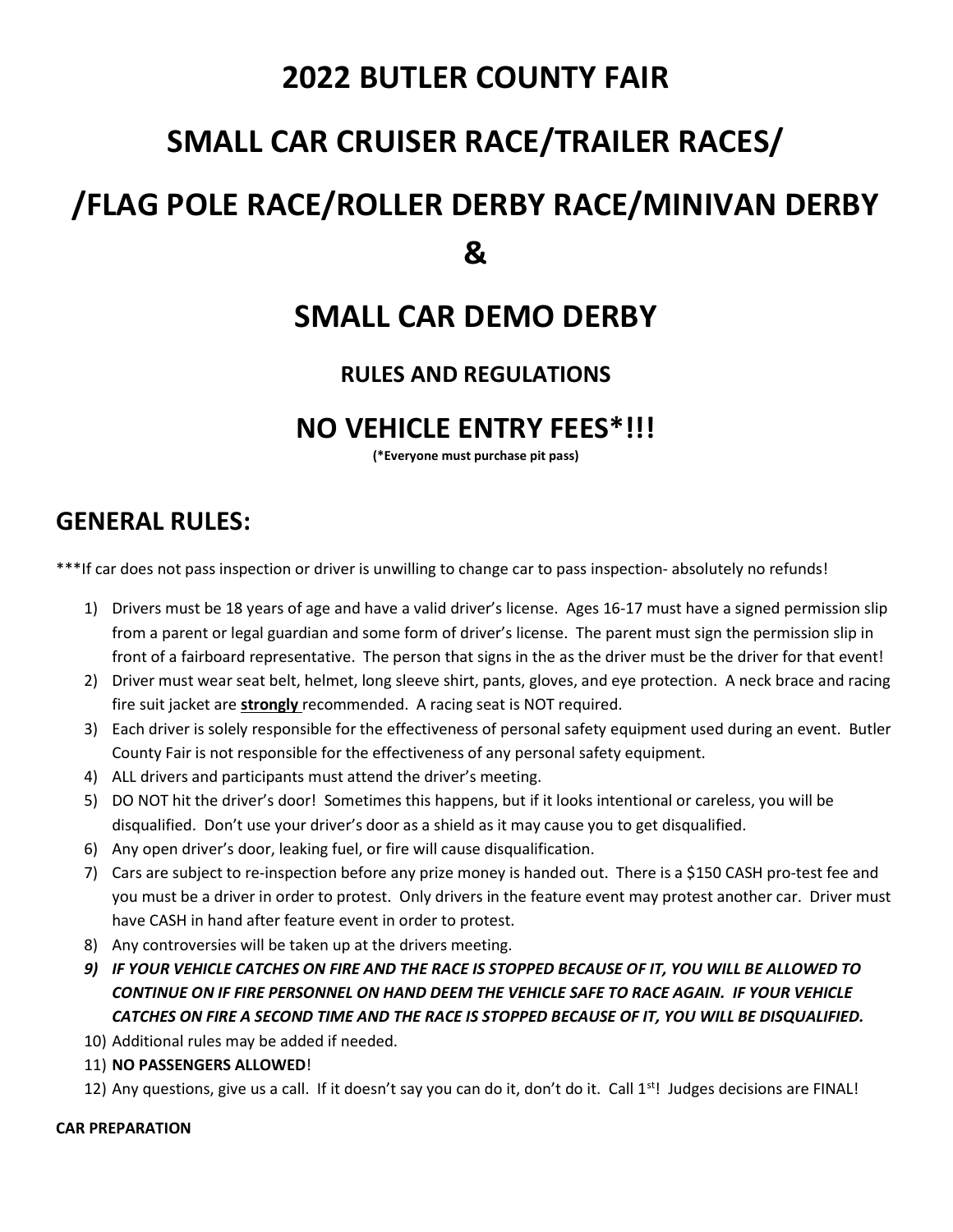- 1) All glass, plastic, chrome, and interior must be removed from car before arriving to the fairgrounds.
- 2) No split rims. Valve stem protectors are OK.
- 3) Radiator must be in the stock location.
- 4) All cars MUST have working brakes.
- 5) Original gas tanks in back of the rear axle MUST be removed. Original gas tanks in front of the rear axle MAY be removed. You can use a boat gas tank or a well made steel gas tank. It must be properly secured and covered. NO gas cans. Plastic gas tanks must be placed in a metal box! Fuel line must be secured and fastened properly. Keep away from exhaust. Place gas tank in the center of the car where the backseat use to be.
- 6) Transmission coolers are allowed, but must be properly secured and safe.
- 7) Batteries must be removed to passenger floorboard, close to the transmission tunnel. It must be properly secured and covered.
- 8) You must have a number in BRIGHT colors on each front door as well as a 15" by 15" roof sign with car number for the officials.

#### CAR BUILDING - GENERAL:

- 1) Driver's door must be protected. All doors must be chained or bolted shut. Trunks and hoods must be bolted or chained shut as well. Welding only allowed on driver's door.
- 2) A roll cage is recommended, but not required. If you don't build a roll cage, then at a minimum, you will need to weld a bar behind the seat from door post to door post. It is recommended that you then need an "H" loop behind the seat to provide protection in the event of a roll over.
- 3) You may weld a plate across the driver's door not to exceed 6 inches past each seam.
- 4) Hood must have at least a 12" square opening in case of fire.

#### CAR BUILDING - BUMPERS: (ALL EVENTS)

- 1) Bumpers must remain stock. No custom bumpers or interchanging of bumpers from old iron cars. Bumper brackets must remain stock and no cutting or relocating of bracket parts.
- 2) Front bumpers may be bolted or chained with no extra reinforcing. Bumpers may be attached with 4 chains or 4 wires (4 loops) from deck/hood to bumper (not frame)! You can choose one method- NOT BOTH!
- 3) No other welding on bumpers.
- 4) You may trim bumper ends or fold them around.
- 5) Bumper height must be a minimum of 16" from the ground to the bottom of the bumper and not exceed 24". Bumpers must be in stock location.

#### CAR BUILDING - SUSPENSION:

1) Must remain totally stock at the stock height. Car must have some movement in suspension.

#### CAR BUILDING - ENGINE & TRANNY:

- 1) Engine must be in stock location. NO extra welding or added metal.
- 2) You may chain motor and tranny to keep in place.

#### CAR BUILDING - FENDERS:

1) You may cut wheel wells for tire clearance. The rear quarter panel is considered part of the rear fender. No welding or bolting of these parts together.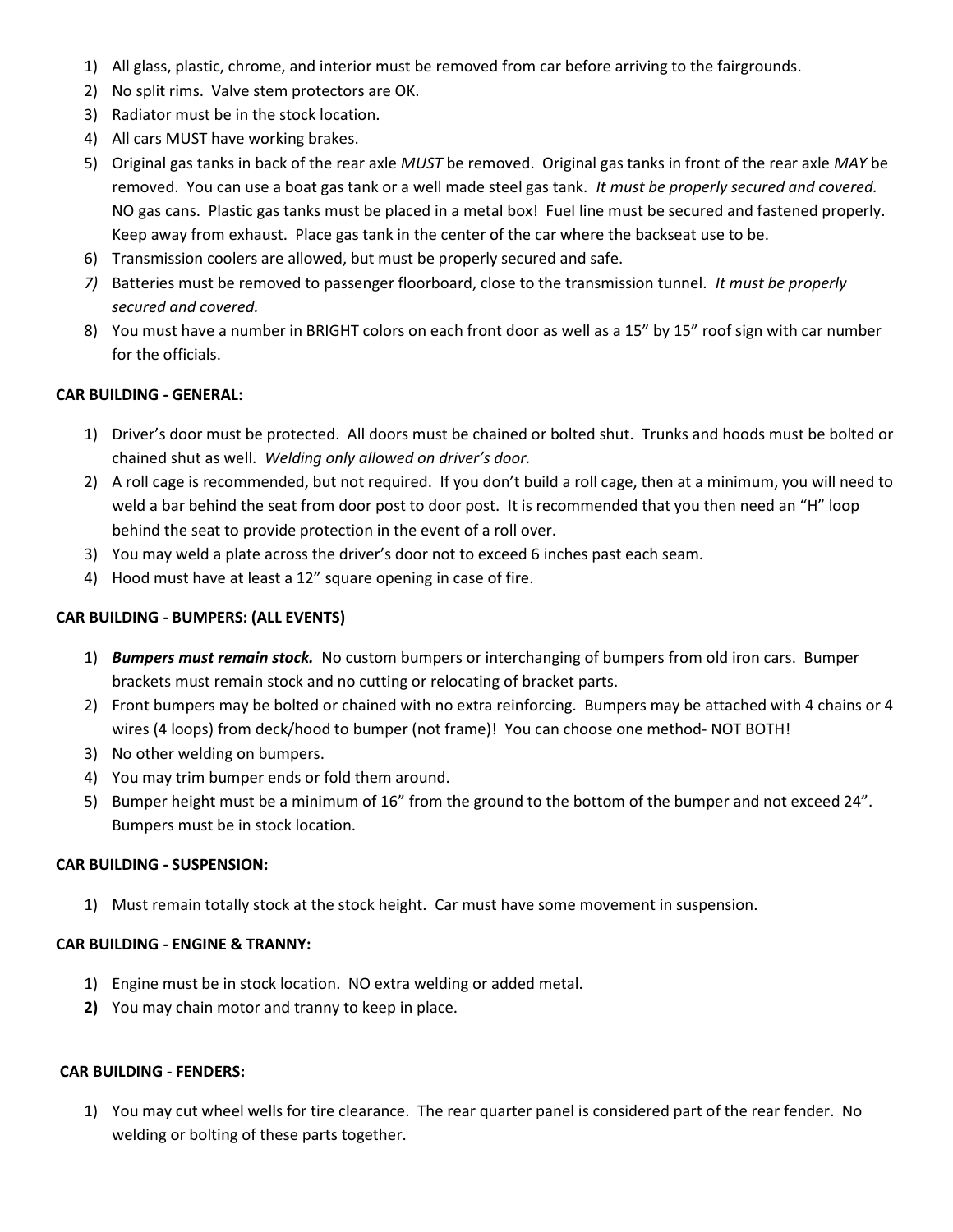#### CAR BUILDING - FOR SAFETY:

- 1) You must have (2) vertical bars in windshield area in front of the driver from roof to dash for safety reasons. The windshield bar can't be any bigger than  $1/2$ " diameter material with 5" on dash and 5" on roof. You may connect the bars 3" above the firewall.
- 2) You may run the shifter through the floor and you can have a switch panel. If you are running an electric fuel pump, we would advise hooking it up to the ignition switch. When your car shuts off, it shuts off. Please mark clearly so safety crew can shut off in case of an emergency.
- 3) NO welding or bolting of factory seams.
- 4) Radiator support must remain in stock location. May run hood bolts through the front core support mounts.

## MINIVAN DEMO DERBY – ADDITIONAL RULES:

1) Front wheel drive minivans only- NO REAR WHEEL DRIVE MINIVANS

## TRAILER RACE - ADDITIONAL RULES:

#### 1) ABSOLUTELY NO DRIVERS SIDE HITS!

- 2) During trailer race- NO VEHICLE HITS- TRAILER HITS ONLY!
- 3) Every vehicle/trailer combo must drive through tech.
- 4) No start and parks! Competitors must make a reasonable effort to race in order to win.
- 5) Overall trailer length: MINIMUM 10 feet measured from hitch ball socket to end of trailer. You can extend the tongue if necessary to get the 10 feet minimum length. Suggestions are travel trailers, pop-up tent campers, boat trailers, etc. Pop-up trailers must be raced in the fully extended (popped-up) position.
- 6) Trailers cannot be rigged to self-destruct, leaving only the frame to continue racing and must be able to race without falling apart. Trailers should only be destroyed upon impact with another vehicle. If a trailer is rigged to self-destruct, thereby gaining a racing advantage, that driver will be disqualified.
- 7) All appliances and heating/cooling units must be removed from campers.
- 8) All glass must be removed.
- 9) Trailers must be cleaned out on the inside, removing everything that is not part of the unit: ie.- pots, pans, clothes, silverware, trash, loose tire, household items, etc. that is not a permanent part of the trailer as manufactured.
- 10) Tongue must attach to tow vehicle by hitch ball, free pivoting. NO EQUALIZER HITCHES! NO PINTLE HITCHES and NO CLASP TYPE HITCHES!

#### 11) SAFETY CHAINS ARE REQUIRED!

- 12) NO BALLAST WEIGHT ALLOWED!
- 13) If using a boat and trailer, the outboard motor must be removed.
- 14) No sharp edges that may cut competitors tires or be a hazard to other competitors.
- 15) No material may protrude from the back of the trailer.
- 16) Plain flat beds will not be allowed to enter. TRAILER MUST HAVE SOMETHING ON IT!!!!
- 17) Single axle trailers only.
- 18) NO FARM IMPLEMENTS CAN BE USED AS TRAILERS!!!
- 19) Tow vehicle can be a stock truck, SUV, or van. There will only be one class this year. 4 wheel drive vehicles must disable the 4x4 to make them a 2wd vehicle. Anyone caught using 4 wheel drive will be disqualified.